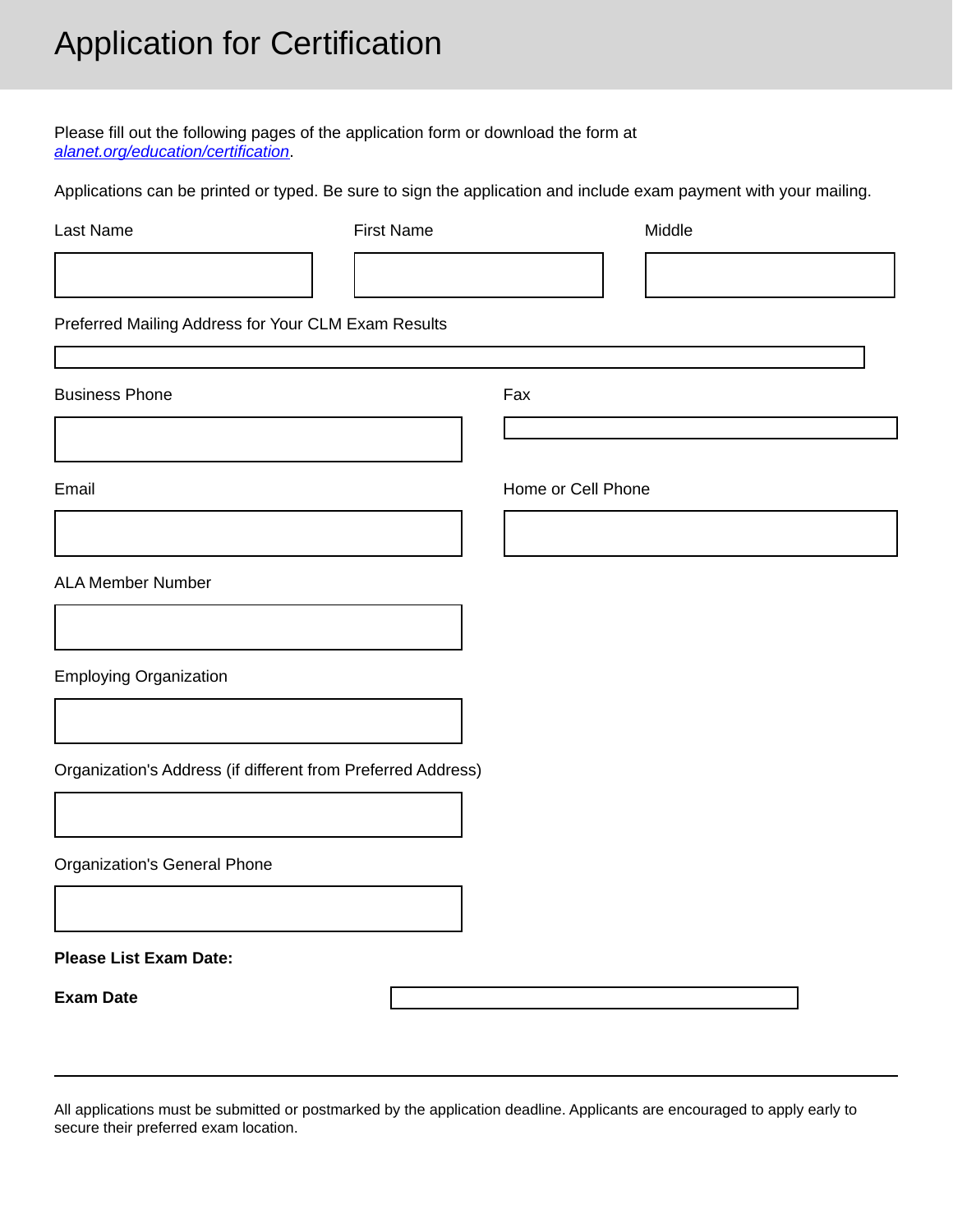### **Candidates with Job Description 1 (Principal Administrators and Branch Office Managers)**

Candidates who are principal administrators must have three (3) years of experience as a principal administrator or a branch office manager of a law firm or law office in an exempt level position.

#### **Dates of Employment in Your Current Position**

|  | Are you currently employed in this position? |  |  |  |
|--|----------------------------------------------|--|--|--|
|--|----------------------------------------------|--|--|--|

| Yes. Enter Start Date:                                                                             |            |  |  |
|----------------------------------------------------------------------------------------------------|------------|--|--|
| No. Enter End Date:                                                                                |            |  |  |
| Is this a full-time position?                                                                      | Yes<br>No. |  |  |
| Employer:                                                                                          |            |  |  |
| If less than three years, list the dates of your previous employment as a Principal Administrator: |            |  |  |
| <b>Start Date:</b>                                                                                 |            |  |  |
| End Date:                                                                                          |            |  |  |
| Was this a full-time position?                                                                     | Yes<br>No  |  |  |

## **Candidates with Job Descriptions 2-7 (Functional Specialists)**

Functional Specialists must have three (3) full-time years of experience in a supervisory position as an exempt specialist in a law firm or legal department in any of the functional areas. A supervisory position is one in which you have primary responsibility for employee selection and termination, evaluation, salary determination and assignment of work.

#### **Dates of Employment in Your Current Position**

| Are you currently employed in this position? |  |
|----------------------------------------------|--|
|----------------------------------------------|--|

Yes. Enter Start Date: No. Enter End Date: Is this a full-time position?  $\bigcap$  Yes  $\bigcap$  No Number of employees you supervise(d): **Describe the positions you supervise(d):**